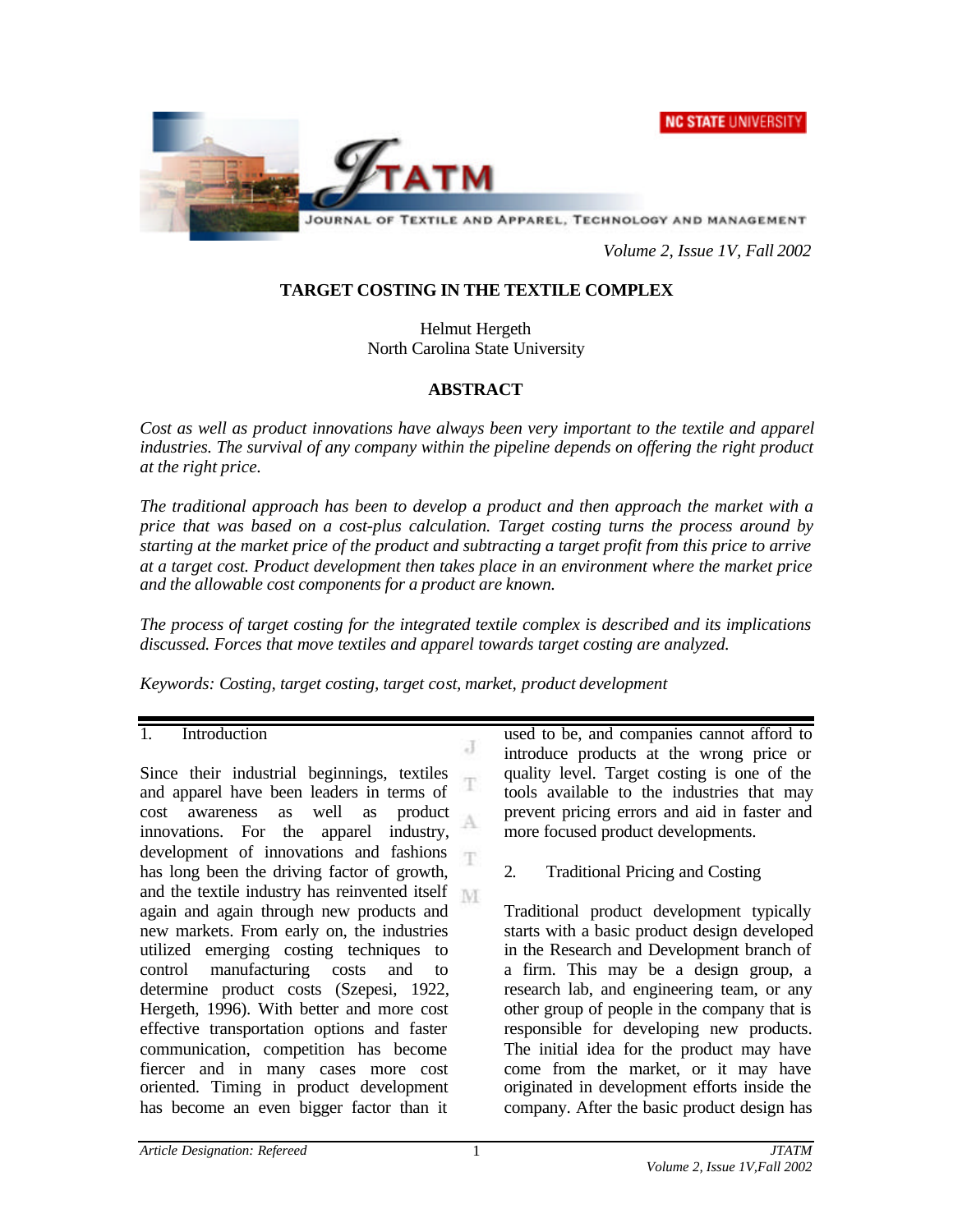been developed, the price is typically found by adding all costs and a desired profit margin. If this price is acceptable in the market is only experienced when the product is actually introduced and offered to potential customers. If it is more than the attainable market price for the product, the product has to be redesigned until the market price can be met, or the specific product has to be dropped. Redesigning the product towards a lower cost is difficult, as most cost (including raw materials, manufacturing, and marketing and distribution) is set and fixed during the initial design stage. Typical estimates are that 70 to 80% of the costs of a product are "immune" after the design stage (Cooper and Chew, 1996, Lee, 1994, Morgan, 1993). Traditional standard costing methods are useful in assuring that actual cost stays within budgeted limits or within historical ranges, but they neither have any link to market realities nor do they give any direction to cost reduction efforts.

When using traditional costing methods for calculating new products, many feedback loops are required, making the product development cycle time less predictable. It also leads to changes in the design of a product after a lot variables in research and development as well as in manufacturing have been set, which results in very expensive changes. Last but not least, it may T lead to abandoning products due to their associated costs at a stage in their development when a lot of time, money, and A effort have already been spent. T.

Of course it is also possible that a new M. product is priced too low; this is the case when the company learns after introducing the product that it would have sold just as well at a higher price. An indicator for this is "a line of customers waiting to buy", e.g., sold out retailers or extended delivery times for shipments may indicate such a situation. (S. A. Butscher and M. Laker, 2000). The forgone profit cannot be made up, and in most cases it is very difficult or impossible

to correct and raise the prices over the lifetime of a product.

There are several reasons why a new product is introduced to the market at the wrong price. A product may be "overdesigned", i.e. it offers more elaborate features than the customers want or uses far higher quality raw materials than needed for the desired performance level. More typically, the features may be desirable, but not at the cost/price they can be offered. The underlying cause of all this is the fact that product price does not enter the picture until the product has been designed, and prototypes have been manufactured. Target Costing attempts to address this issue by moving cost early into the product development phase.

3. Target Costing

Target Costing describes a process of first assessing a target price and then designing a product to meet this price.

Usually target costing is part of a total cost management system, leading away from traditional financial accounting to management accounting. For this paper only aspects of target costing itself are being discussed as an integrative part of the product development process.

While a lot of the literature describes Japanese companies using target costing (e.g., Hiromoto, 1991, Tanaka, 1993, Cooper, 1995, Gagne and Discenza, 1995), early uses of price-based costing can be seen in the philosophies of Ford Motor Company during its early years (Shank and Fisher, 1999). The process of target costing is usually described using examples from the assembly industry. For assembled products it is easier to associate different product functions with specific functional product components. Many researchers point out that target costing is most beneficial to assembly-oriented industries (automotive manufacturers, electronic equipment companies, etc.) rather than process-oriented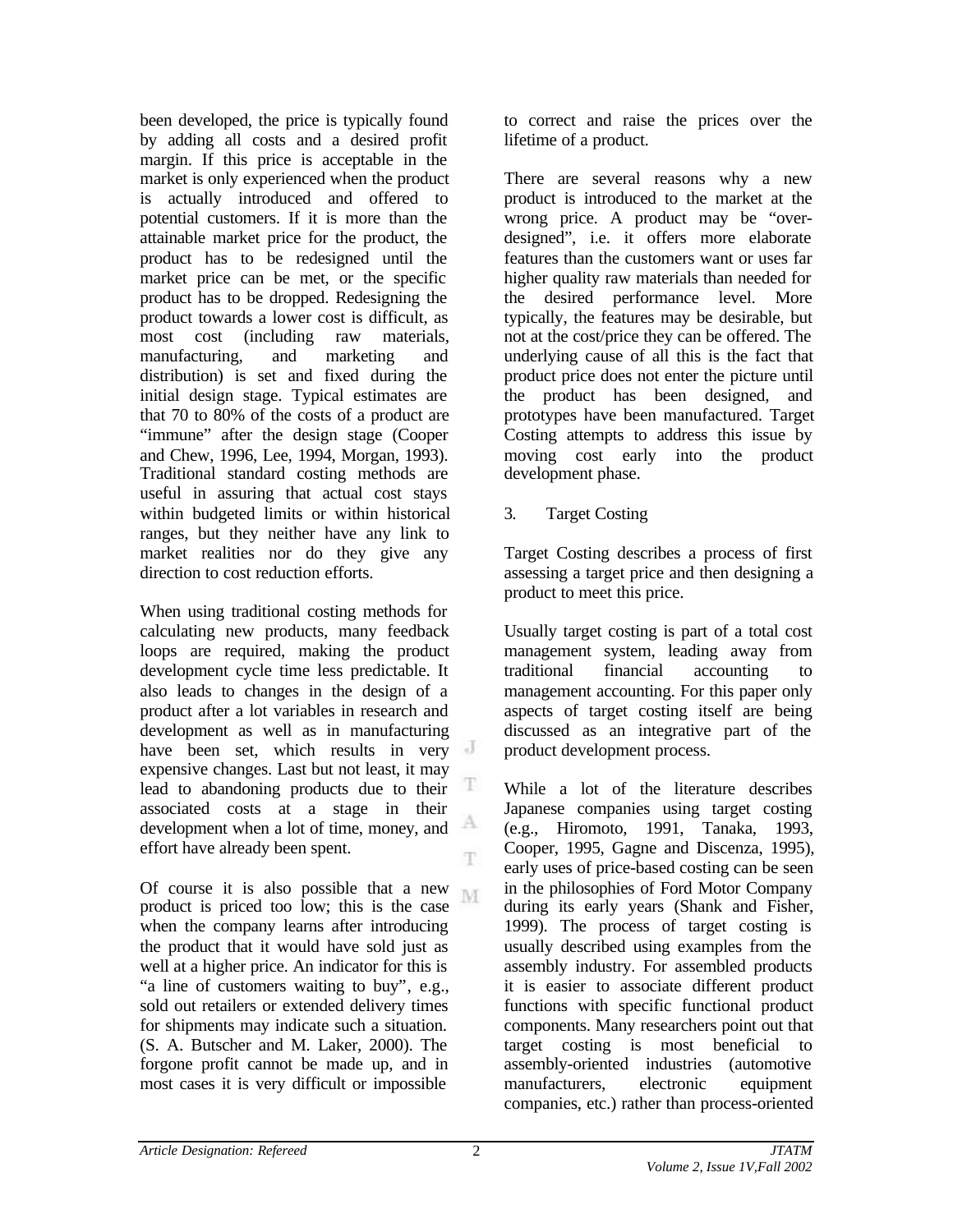manufacturers (e.g., Gagne and Discenza, 1995, Morgan, 1993). It is also pointed out that target costing is more applicable for industries with frequent product changes and short product life cycles (Gagne and Discenza, 1993 and 1995, Lee, 1994). These criteria fit many companies in the fashion driven apparel industry, where products have short seasons, and change drives the industry more than anything else. The processes in the apparel industry are largely assembly-oriented; however the number of components is typically smaller and they are usually sourced from fewer suppliers than for example in automotive or airplane manufacturing.

Textile operations on the other hand are process oriented manufacturing operations, creating product functions through processing of a single or very few raw materials. Rather than looking at separate product components, it becomes necessary to evaluate different (but often integrated and interrelated) processing or manufacturing steps. Several researchers have pointed out that target costing should also be used in these industries. Shank and Fischer (1999) point out that many product innovations in the automotive or electronics industries are actually modifications of existing products, and they show the application of target costing in a paper mill with processes and product variations that T are very similar to textile processes and products. Cooper and Chew (1996) are А investigating the concept of target costing for process and service industries, showing T that key concepts of target costing remain the same. Some research on target costing M. within the textile complex is described by Brausch (1994) and by Hergeth (2001). Additional differences between the component assembly industries and the textile or apparel industries is the fact that

many textile companies produce intermediate products and do not market their products to the ultimate consumer. From that perspective the apparel industry seems to more closely resemble the traditional users of target costing: The apparel industry uses components, some bought, some made in-house, encounters frequent product and style changes, and apparel producers make a product for the ultimate consumer and in many cases market this product. Yet target costing is rarely used in its full extent in this industry if at all.

One of the significant differences between using the target costing concept (even for existing products) and using standard costing techniques or kaizen costing is the fact that latter concepts tend to accept existing structures and only lead to incremental cost reductions. The purpose of standard costing is to evaluate actual cost relative to a standard. This standard is derived by determining a cost at normal operation and conditions, which implicitly leads to accepting the status quo process. Target costing tends to be more radical and provides the opportunity for a completely new and innovative approach or process (Shank and Fischer, 1999, Corrigan, 1996, Cooper and Slagmulder, 1997).

## 4. Target Costing Process

The process of target costing is supposed to be very interactive, and ideally most of the process activities happen simultaneously or parallel. In spite of this interdependency of different activities, it is useful to identify three basic phases or levels in the process: Market Level, Product Level, and Component Level (Cooper and Slagmulder, 1999). In the following it will be shown how this approach is applicable to the textile and apparel industry.

Figure 1: Basic Phases in Target Costing (variation on Cooper and Slagmulder, 1999)

| <b>Market Level</b>                        | <b>Product Level</b>          | <b>Component Level</b>    |
|--------------------------------------------|-------------------------------|---------------------------|
| Long Term Company Plan                     | Design product to meet target | Design components to meet |
| Target Price                               | cost.                         | functions at target cost  |
| <b>Target Profit</b><br><b>Target Cost</b> | (Determine components)        | Supplier Management       |
|                                            |                               |                           |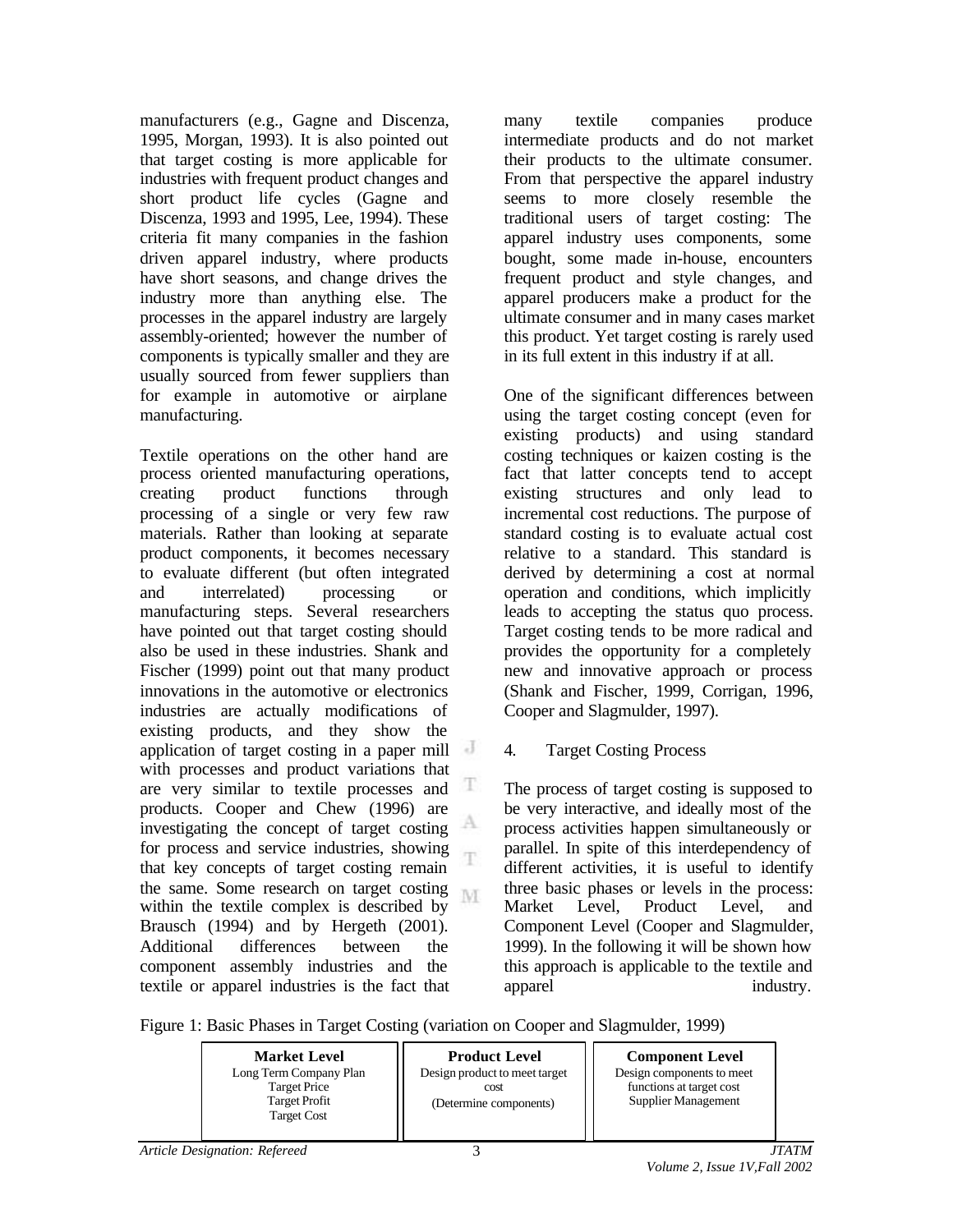# 4.1. Market Level

The first phase of the target costing process leads to establishing the target price of the product. This is a key difference to traditional costing methods: Target Costing is price-based and therefore rooted in the market. In many cases this may be a price for a new product, or it may be a reevaluation of the price for an existing product. In either case the starting point for the price is in the market rather than existing internal cost standards or cost estimates (cf., e.g., Shank and Fisher, 1999 or Cooper, 1995). For existing products a market price exists already, and it should be evaluated with respect to competitor activities. Potential price reductions in the market must be anticipated and actions need to be taken early to avoid being caught unprepared. It is very important to analyze the exact market the product serves – different functional or regional markets may require different pricing strategies. Last but not least it is important to consider the long-term company strategy for the market in question. In many cases a market share or market volume versus price relation needs to be established to find the optimal price range.

For new products the process of finding a market price begins with the definition of the market niche the company wants to address. The basic needs the product should address for the group of potential customers are defined as well. A detailed competitive analysis evaluates what kinds of products are presently available to potential clients through competitors, and what changes may be expected upon the introduction of a new product to this market. These two activities then lead to a specific definition of the market niche and the target group. Once the target group has been identified and defined, customer requirements for the product can be determined. Understanding and ranking the relevance of the various requirements is a key element in target costing and product development in general. In a subsequent activity product features are determined that fulfill the customer requirements at specific performance levels (Ansari et al, 1997).

Table 1 shows an example of such customer requirements for an innovative beach towel that wraps around the consumer.

|              | unpuonsneu manusempe  |           |                   |
|--------------|-----------------------|-----------|-------------------|
| Requirements | Ranking               | Raw Score | % Score           |
|              | $(1 = not important,$ |           | (relative feature |
|              | $5 = \text{very}$     |           | ranking)          |
|              | important)            |           |                   |
| Dry well     |                       | m         | 28%               |
| Big size     |                       |           | 17%               |
| Stay up      |                       |           | 22%               |
| Longevity    |                       |           | 22%               |
| Appearance   |                       |           | 11%               |
| <b>TOTAL</b> |                       | 18        | 100%              |

Table 1: Example of Requirement Rankings (Hergeth, sine anno, unpublished manuscript)

This table shows the company which of the features are more or less important to potential customers. In practice it may be necessary to eliminate basic requirements that constitute a required minimum condition, such as safety features or

requirements that do not allow differentiation from competitors. For example, all cars have seat belts and all shirts are delivered with buttons. In addition to exploring the relative importance of customer requirements, market research will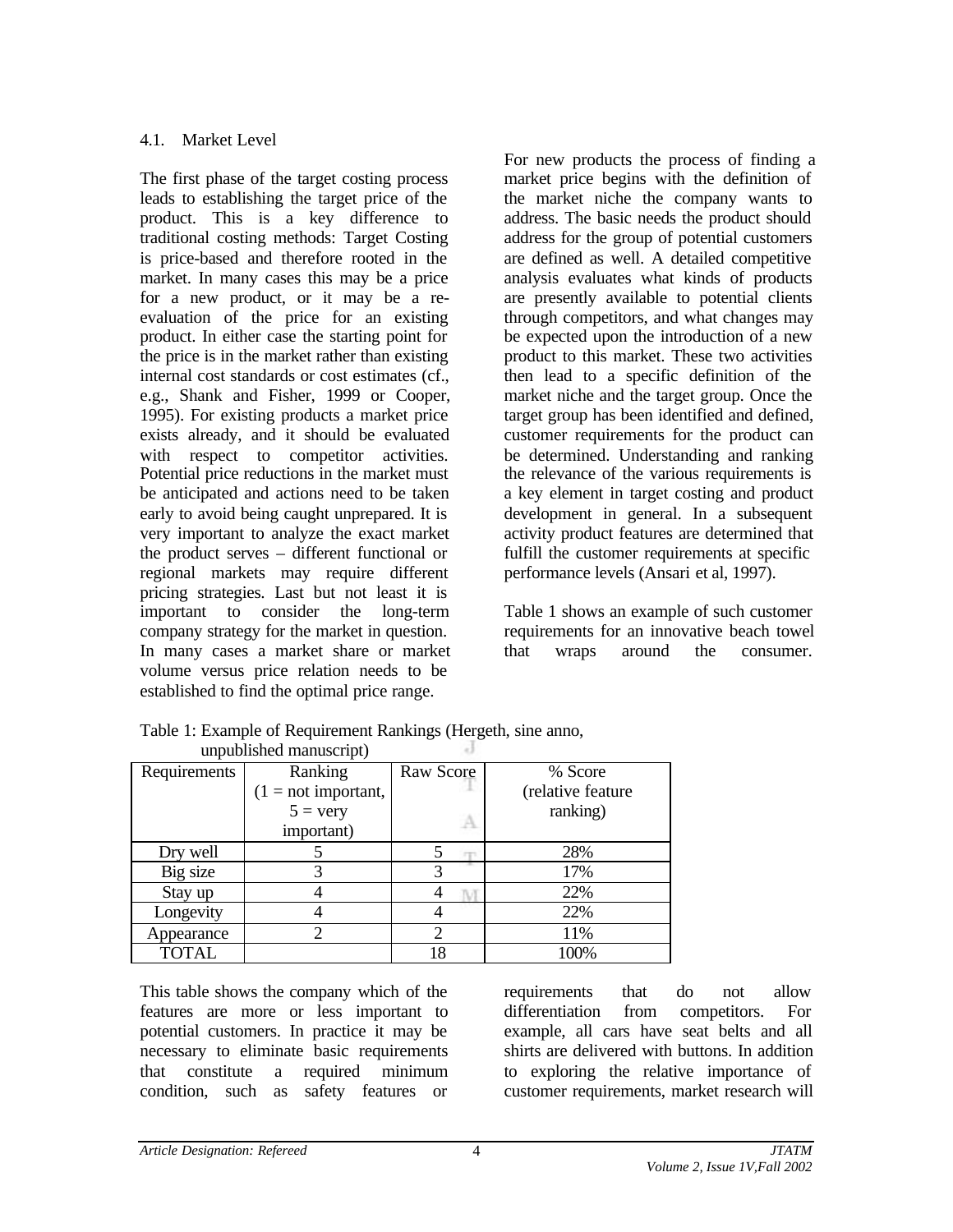show certain price points that are acceptable to consumers. Additionally, companies will often try to perform an economic analysis to determine the relationship between product price and market share and then base the target price on the desired market share.

For the textile industry market prices seem to be readily available, at least for standard products. Nevertheless, it may be quite beneficial to analyze the perceived value of the product to different customers. For the apparel industry the concept of retail price points is quite established and commonly used. At least on the retail side of the business, target groups are represented by specific price ranges for specific types of products, and retailers select their merchandize accordingly.

It should be noted that this kind of research can be quite difficult, especially when completely new products are considered. Direct questioning about the relevance of product features and functions is problematic at best, so that conjoint analyses and other tools of market research need to be applied (e.g., Kotler, 2003). Goal of this market phase is to obtain a market price and a list of rated or ranked features and functions of the product.

The final activity in at the market level phase is establishing a target profit. The target profit for a specific product is based Ŧ on long-term profit strategies for the company as well as short-term market share А strategies for the product. Typically this target profit is based on historical returns on T. sales and returns on assets as well as profit planning goals (Ansari et al, 1997, Cooper M and Slagmulder, 1997).

The actual target cost of the product is then simply based on the formula

Target Cost = Target Price – Target Profit

# 4.2. Product Level

The second phase (Product Level) of the target costing process deals with designing the product so that it will meet the target cost. The first step in this phase is to determine the status quo and computing what the cost total cost of the new product would be, based on existing cost experiences from current products. There is usually plenty of data available in textile and in apparel companies. This data is often generated by a traditional standard costing system, and additional work may have to be done in order to break down the cost by components. For completely new products this cost estimate is done by approximating the cost through comparison to existing or similar products. Comparing this cost to the target cost provides the cost gap that tells the company how much the product cost has to be lowered. In the following step cost has to be designed out of the product. This means that when designing the product cost considerations drive the process. The choice of design is influenced by its potential impact on all cost factors. It is important to note that all costs needs to be considered at this stage, including supplies, manufacturing, marketing, distribution, and customer service. The cost in all these areas is influenced by a product's design, and it needs to be addressed before any resources in these areas are committed.

The critical difference between traditional product costing and pricing and target costing is the market orientation and the price-lead product design. Throughout the process, target cost remains the overriding goal, i.e., under no circumstances may the target cost be exceeded. In traditional costlead pricing product design typically determines the price based on component and conversion costs.

Important techniques in designing cost out of the product include value engineering (VE), design for manufacture and assembly (DFMA), and quality function deployment (QFD) (e.g., Cooper and Slagmulder, 1999). Value is defined as Function/Cost and as such reflects the producer's perspective. Perceived Value is defined as Perceived Benefits/Price, and as such describes the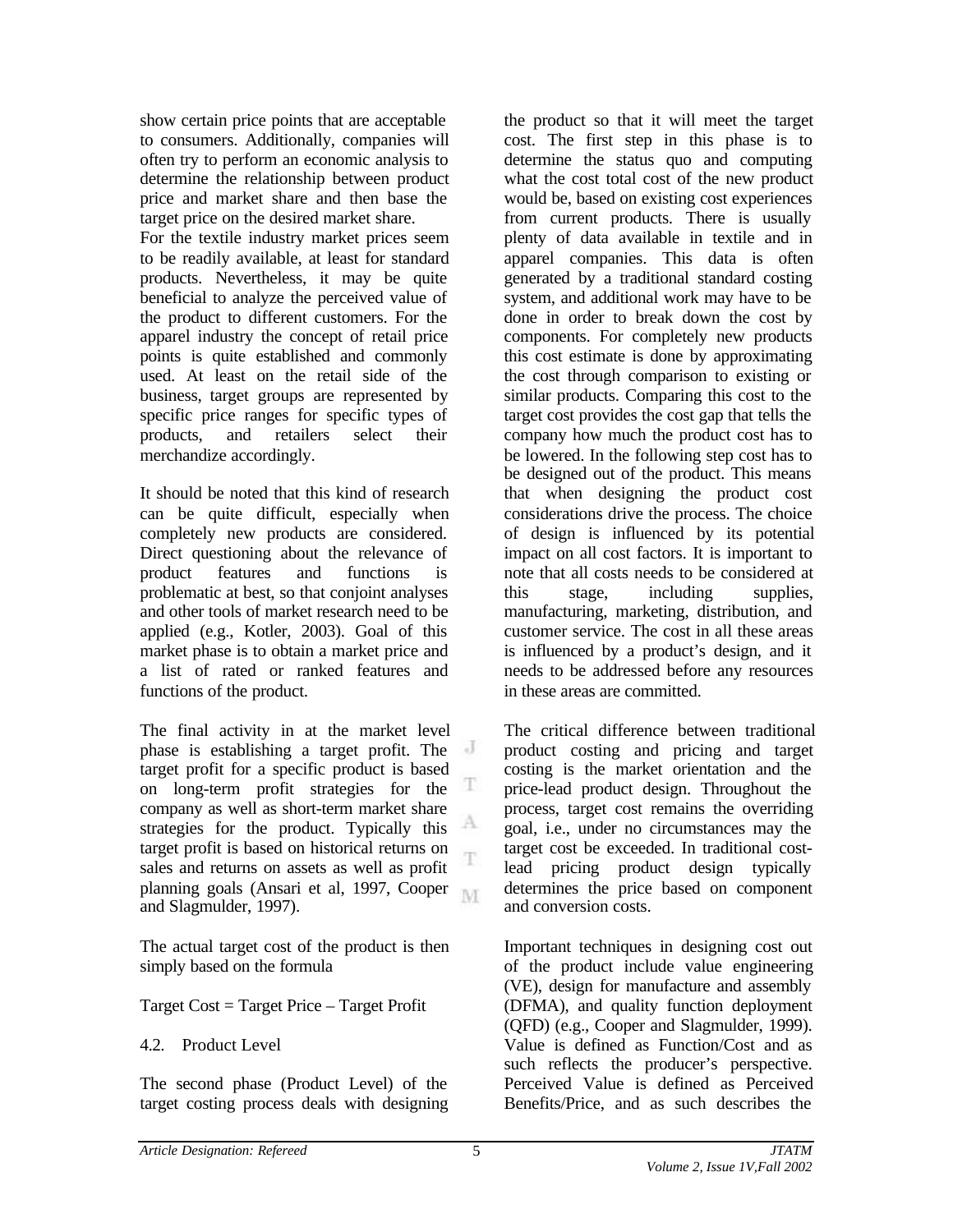customer's perspective. VE is s systematic evaluation of cost factors with the goal of maximizing customer value. DFMA focuses on designing a product that is easy to assemble and manufacture. The QFD matrix links customer requirements and their relative importance with product functions or product components. Its results are crucial to developing a functional cost analysis for the product and the calculation of the value indices for all product components. At the same time the QFD matrix provides information about the competitive position of the product for each customer requirement.

Table 2 shows and example for a QDF matrix, relating the customer requirements in Table 1 to design parameters of a towel. The degree of correlation between customer requirements and engineering parameters is determined by product engineers in the company.

|  | Table 2: QFD Matrix for Wrap-A-Towel from Table 1 |
|--|---------------------------------------------------|
|--|---------------------------------------------------|

| Design Parameter ? | Pile | Base | Fillin | <b>Seams</b> | Prin | Velcro |
|--------------------|------|------|--------|--------------|------|--------|
| Requirement?       |      |      | g      |              |      | ®      |
| Dries well         | 75   | 5%   | 20%    |              |      |        |
|                    | %    |      |        |              |      |        |
| Big size           | 30   | 35%  | 35%    |              |      |        |
|                    | %    |      |        |              |      |        |
| Stays up           |      | 5%   | 5%     |              |      | 90%    |
| Lasts long         | 20   | 30%  | 25%    | 10%          | 5%   | 10%    |
|                    | %    |      |        |              |      |        |
| Looks good         | 20   | 5%   | 5%     | 10%          | 60%  |        |
|                    | %    |      |        |              |      |        |

While most literature on target costing and related issues describes the process for assembled products with components that have limited interrelations in their performance level (e.g., coffee makers, computers, automobiles, see Ansari et al, d. 1997), target costing has been discussed for process oriented manufacturing also T (Brausch, 1994, Shank and Fischer, 1999, Hergeth, 2001, Chen et al., 2002).

Table 3 shows an example of a QFD matrix linking customer requirements for a "synthetic particleboard" with manufacturing steps.

| Table 3: QFD Matrix for Synthetic Particleboard – Correlation Matrix (Hergeth, 2001) |  |  |
|--------------------------------------------------------------------------------------|--|--|
|                                                                                      |  |  |

| <b>Manufacturing Steps</b><br>Requirement | Web<br>Formation | Temperature | Pressure | Surface<br>Treatment |  |
|-------------------------------------------|------------------|-------------|----------|----------------------|--|
|                                           |                  |             |          |                      |  |

M.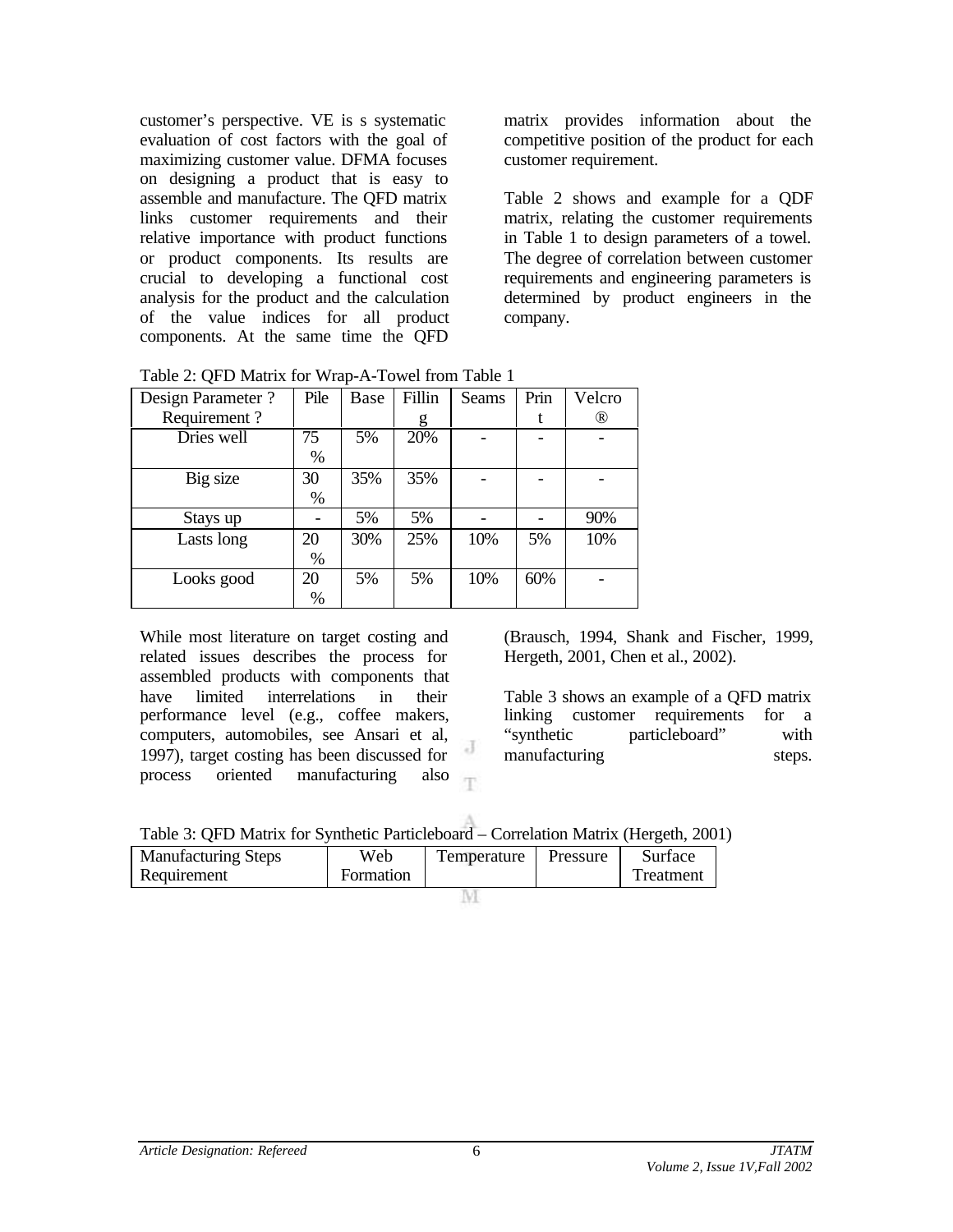| <b>Strength</b>         |  |  |
|-------------------------|--|--|
| Screw Withdrawal        |  |  |
| Resistance              |  |  |
| Nail Withdrawal         |  |  |
| Resistance              |  |  |
| Ease of Nailing*        |  |  |
| Ease of Screwing*       |  |  |
| Weight/Ease of Handling |  |  |
| <b>Water Resistance</b> |  |  |
| Ability to Shape**      |  |  |
| Ability to Tool***      |  |  |

 $|\cdot| =$  Strong correlation

¦¦ = Moderate correlation

 $\angle$  = Weak correlation

Manufacturing steps cannot easily be looked at as "independent" components, and often their basic presence (and thus the bulk of their cost) is required independent of the specific performance level that is required by the customer. Rather than linking customer requirements with product

components, the analysis is done with cost components, e.g., raw materials, auxiliary materials, equipment cost, conversion cost, distributions cost, etc. (cf. Shank and Fisher, 1999). A generic table following the Shank and Fischer model would look like Table 4.

Table 4: Generic QFD Matrix Using Cost Components

| Cost         | Raw      | Auxiliary | Equipment | Conversion | Distribution |
|--------------|----------|-----------|-----------|------------|--------------|
| Components   | Material | Materials | Cost      | Cost       | Cost         |
|              |          |           |           |            |              |
| Requirement? |          |           |           |            |              |
|              |          |           |           |            |              |
|              |          |           |           |            |              |
| 3            |          |           |           |            |              |
|              |          |           |           |            |              |
|              |          |           |           |            |              |
| $\cdots$     |          |           |           |            |              |

### 4.3. Component Level

T The third phase is the component level (Cooper and Slagmulder, 1999), and in M. many cases this phase runs parallel with the product level target costing. Depending on the product the individual components are broken down into sub-functions, and a similar process as in the second phase begins. Typically the component level includes close involvement with suppliers, especially when complete subsystems are outsourced. All aspects of supplier selection and supplier management are part of this phase.

The distinction between phases two and three becomes less clear when more process oriented companies are analyzed. On one level, a lot of the cost reduction pressure in component assembly industries can be directed to a large number of suppliers. As the apparel industry sources globally from many different suppliers and regions, this is likely to become a more important function. The textile industry on the other hand is more process-oriented and typically has a more limited number of outside suppliers. More of the cost reduction efforts are taking place within the company, e.g., waste

A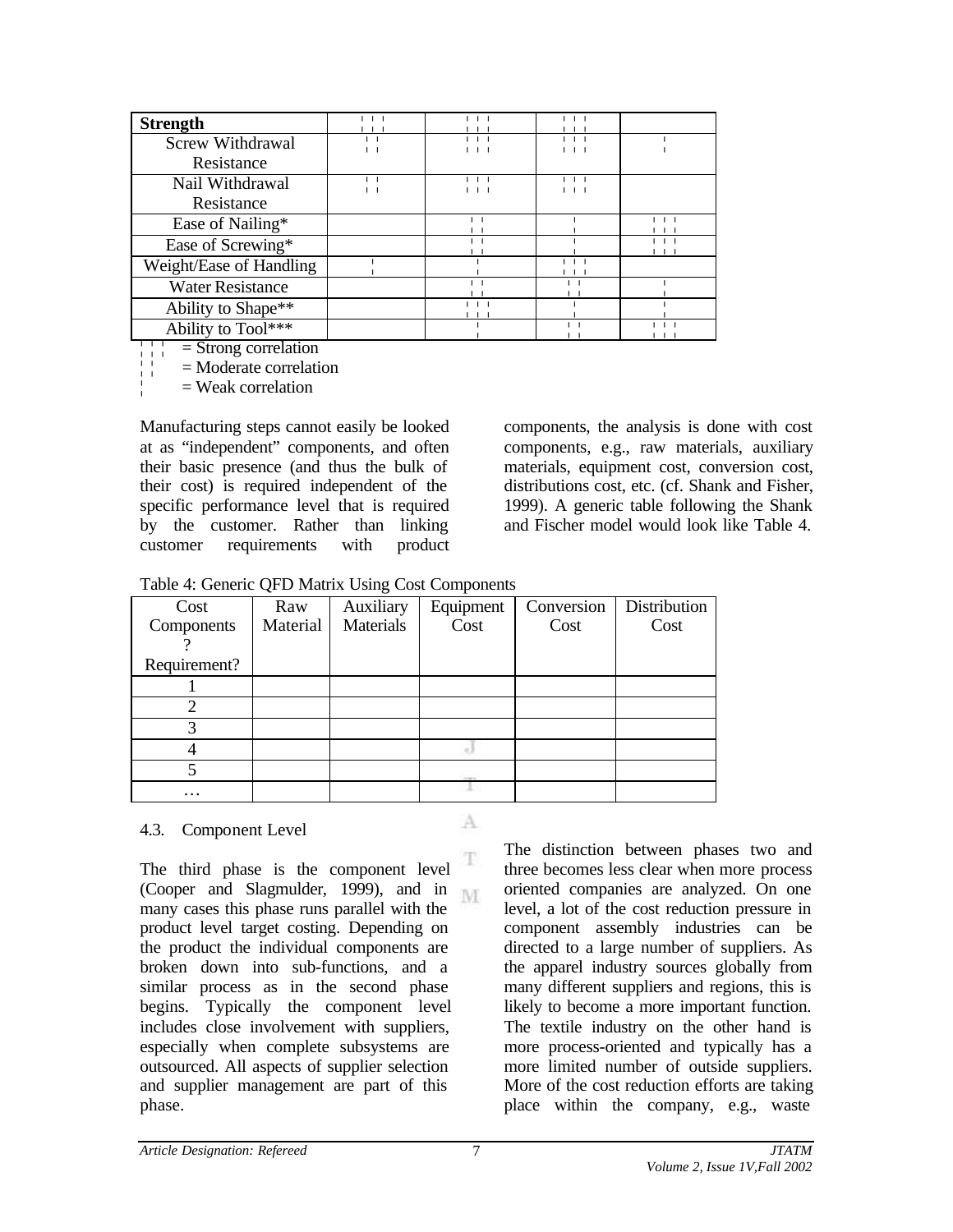reduction, re-design of processes, and product design aspects.

5. How Target Costing Fits into the Textile Complex

Target Costing is not the exact same process for all companies that use it. Actually much of the work by various researchers in the field focuses on trying to identify what is common to the different processes. Originally it was thought that target costing was only useful for assembly manufacturing. With some modifications, the essence of target costing has successfully been applied to process industries as well. Typically, target costing was used for new products, so that it was considered a tool for companies with frequent product changes. However, Shank and Fischer (1999) showed that it is just as useful for existing products.

The key element in target costing is the market orientation of the entire costing and product development process. By introducing the market price as the focal point of the analysis, target costing avoids problems of other costing approaches:

- Costing becomes a managerial tool to achieve successful product design rather than documenting historical data.
- J An economically relevant variable (price) becomes the driver of the T product development process rather than its output. This results in a А market and profit driven product development process rather. T
- Due to its market orientation target costing can consider long-term corporate strategies in the market. Variable costing and activity based costing tend to focus more on short term goals.
- Due to its specific purpose target costing tends to provide decision relevant data, while traditional absorption costing models tend to document all cost, independent of the decision making relevance.

Key drivers for the use of target costing also seem to be intense competition and a price sensitive market. Both those drivers are frequently described for the textile complex. While the price sensitivity of the markets depends largely on the specific niche and customer base, competition appears to have become more intense throughout the textile complex. Driving forces appear to be "global competition", which increases as logistical costs are reduced. Transportation has become more cost efficient and in many cases also more reliable. Communication, data exchange, etc. have become faster and better. Global supply chains have become a standard in the industry, resulting in an increased number of suppliers in every regional market, thus effectively increasing competition.

At the same time the international or global orientation of the textile complex creates some specific challenges and opportunities in this industry. Market prices are differentiated as multiple regional and functional markets are served. At the same time the number of sourcing options for components inside and outside a company has increased as has the complexity of possible product cost factors.

Product life cycles – not only in textiles and apparel – have become shorter. While short fashion cycles have clear advantages for the textile complex, the product development process must be shortened to match this trend. Here elements of target costing have long been part of the apparel product development process, probably long before target costing was widely discussed in the literature. Designing for specific pricepoints is nothing new. However, the overall process should be more integrated throughout the textile complex, and in many cases the design-for-price approach of the industry uses cost-plus principles and standard costing data. This is not leading to novel products or processes.

6. Conclusions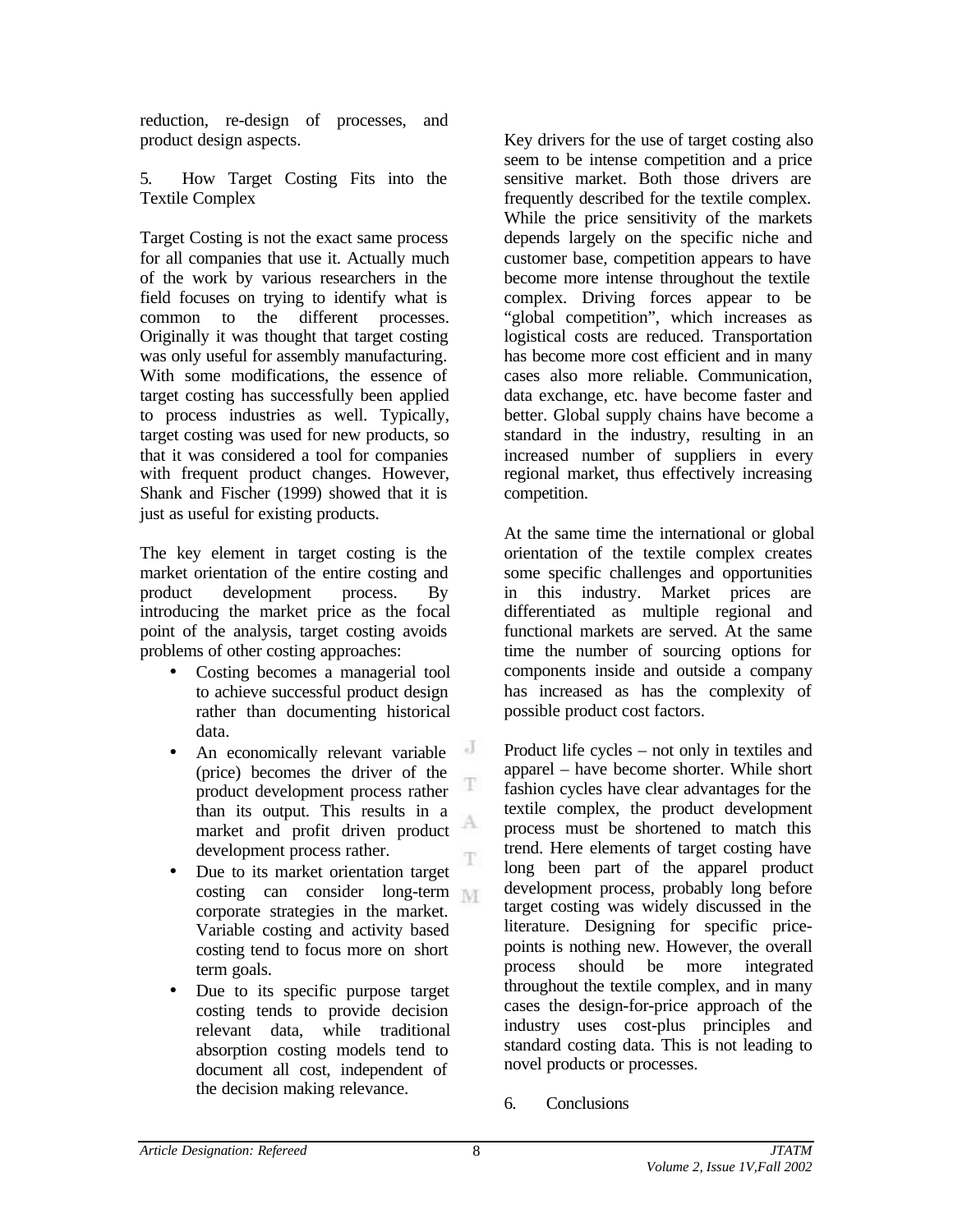Target costing is a promising and important tool for the textile and apparel industries.

Textiles and apparel are typically operating in a price sensitive market, so that pricing products is extremely important. Target costing avoids the development of products

with costs that do not match market requirements.

Target costing can be used successfully in manufacturing scenarios and in assembly industries and is therefore an applicable tool for textiles.

J T. A T.

M